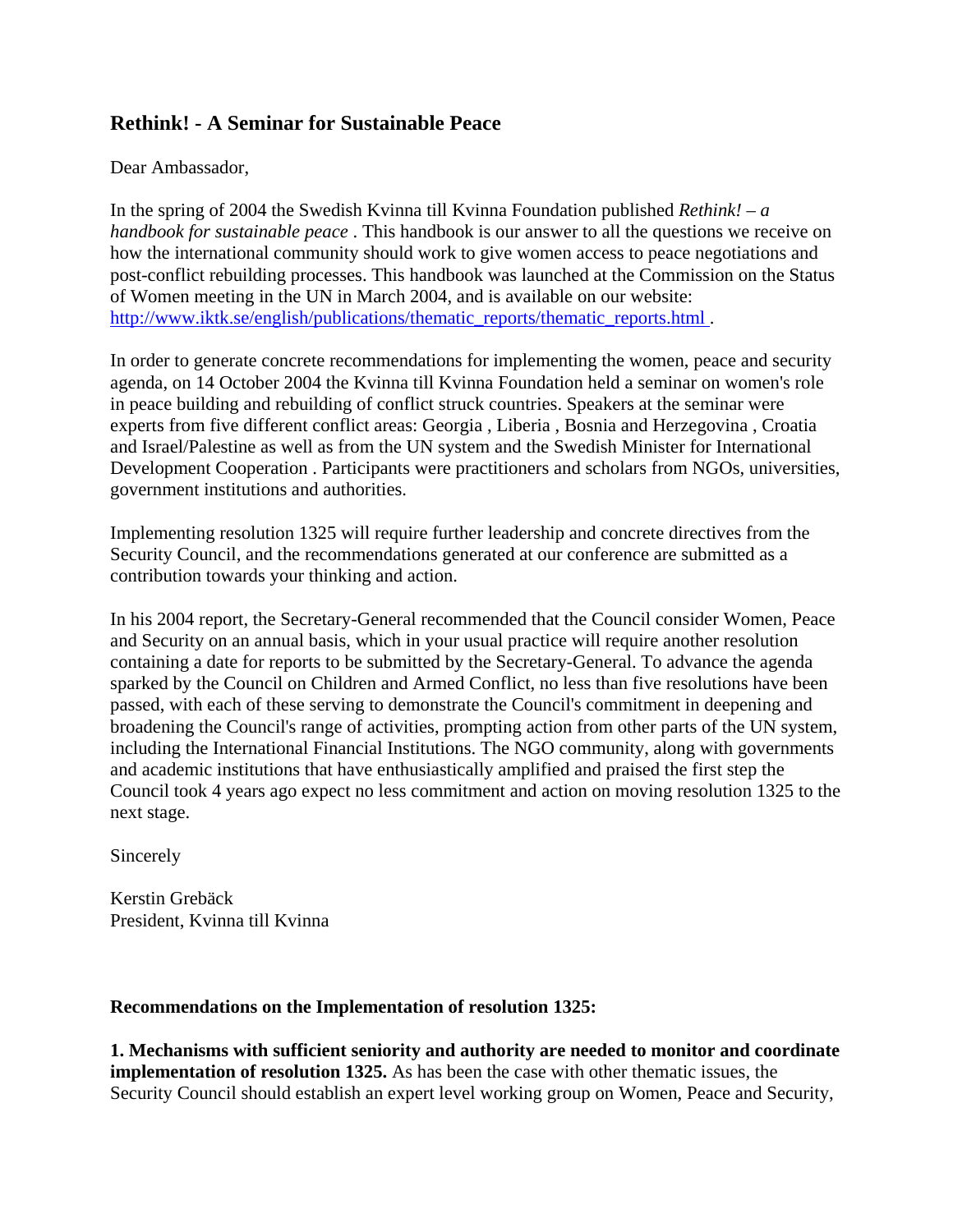comprised of all Council members and led by a Member State designated as coordinator and focal point on Women, Peace and Security, with a mandate to explore ways and means of routinely operationalizing resolution 1325, and subsequent resolutions, in the work of the Security Council. This expert level working group should ensure gender issues are contained in the mandates and reports of all peace operations, and receive regular reports from the Executive Committee on Peace and Security, the senior management group on peace and security issues within the UN, which should be designated as the appropriate authority within the UN system to oversee a coordinated system-wide implementation plan, which should be requested by the Council. Rather than a decision-making body, the working level Task Force on Women, Peace and Security is a coordination and communications mechanism, which should be mandated by the ECPS to undertake specific tasks, in particular to coordinate reporting to the ECPS from the UN's Funds, Agencies and Departments on progress made on ways and means, obstacles and achievements in implementation.

**2. It is necessary to repeat the request in resolution 1325 that Member States nominate women candidates for senior international positions.** The Security Council should express dissatisfaction in the lack of progress made on the request for more women to be nominated and appointed as Special Representatives of the Secretary-General (SRSG) by the Secretary-General. The Security Council should again call strongly on Member States to nominate women so that the UN not only sets standards for gender equality but is also a role model for their realization.

**3. Special Representatives of the Secretary-General require explicit guidance and training in order to play their role in implementing resolution 1325.** All SRSGs require explicit instructions from the Security Council and training modules and standards from the UN to better incorporate 1325 and gender equality into their work of brokering and implementing peace negotiations and processes, including those processes related to writing of constitutions and legislation which are often part of the peace process. SRSGs should be mandated by the Security Council to demand that all peace and reconciliation process and provisions include women and gender issues. SRSGs should be required to meet regularly with representatives of civil society, including women's organisations to become better info rmed of local conditions, and to provide an ongoing mechanism for civil society support in distributing and multiplying info rmation about the Peace Operations goals, mandate and achievements.

**4. Regular quality info rmation on Women, Peace and Security is needed for the Security Council to implement resolution 1325.** The Security Council's "willingness to incorporate a gender perspective into peacekeeping operations" has been proven through inclusion of 1325 in some mandates and assessment missions since 2000, which should be applauded and become regular future practice. The Council should request more routine inclusion of info rmation on women, peace and security in reports of the Secretary-General, which to date have been deficient in this regard. Such reporting should include: info rmation on the impact of the conflict and peace operation on women, including women outside main centres; the number and ranking of women personnel in each peace mission; and the programmes undertaken by the mission to address gender issues. Such info rmation gathering will require specialized expertise and the Security Council should include provisions for this in peace mission concept of operations, and request that the General Assembly Fifth Committee and the Advisory Committee on Administrative and Budgetary Questions (ACABQ) provide additional info rmation officers for the Department for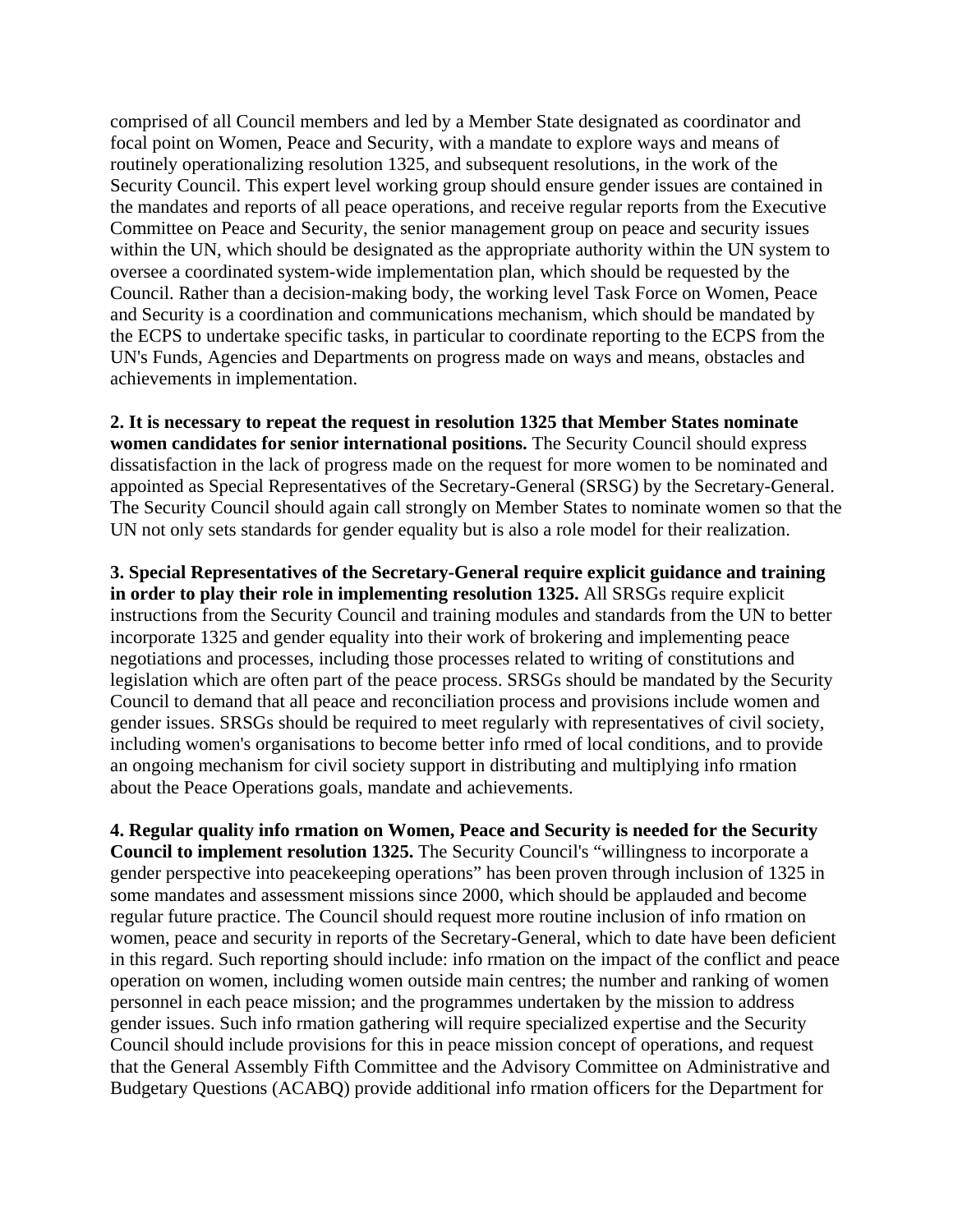Political Affairs to improve the quality and quantity of gender disaggregated info rmation required by the Council for timely and targeted action.

**5. Repeated emphasis is needed from the Security Council on strict adherence to the Code of Conduct, which will encourage efforts by Member States to adequately train their personnel.** The Security Council should call for all personnel of Peace Operations – military and civilian - to be fully info rmed and trained on the Code of Conduct. While disciplinary and enforcement action is not in the purview of the UN, but rather of Member States, nonetheless a clear chain of reporting and follow-up of violations of the UN Code of Conduct should be established and maintained by the Department for Peacekeeping Operations (DPKO).

**6. Efforts to realize the Security Council's recommendation in 1325 on DDR will require that the traditional definition of a "combatant" be abandoned.** Mandates for DDR, and the work of planners and implementers should recognize the essential roles played also by women and children in contemporary armed groups. Even those associated with armed forces -- in both voluntary and forced capacities -- such as cooks, porters, sexual slaves and spies, need to be taken into the programmes not only because they have a right and a need, but also because, like their traditional "combatant" counterparts, they have acquired military skills and practices that endanger ongoing peace. DDR planners should always consult local NGOs in the planning of DDR programmes from the outset to avoid mistakes such as miscalculation of the number of combatants, or training former fighters in skills that have no local application or market.

**7. It has been proven through numerous failed DDR programmes that cash in exchange for weapons does not work.** To avoid the misuse of funds or the creation of a new incentive to acquire and profit from arms, and to encourage long-term investment in the health and wellbeing of the former fighters and the communities into which they will reintegrate, the Security Council should encourage the exchange weapons for development, education or training extended over a longer period of time, and should instruct much closer collaboration between DDR efforts and ongoing development programmes which are too often disconnected, and threaten to undo the DD achievements at the R stage.

## **List of participants**

Alla Gamakharia [sokhumi@sanetk.net.ge](mailto:sokhumi@sanetk.net.ge) Fund Sukhumi, Georgia Agenta Falk [agneta.falck@iktk.se K](mailto:agneta.falck@iktk.se)vinna till Kvinna Ana Kantor [anakantor@hotmail.com U](mailto:anakantor@hotmail.com)ppsala University Anki Wetterhall ankiwetterhall@hotmail.com Anna Hammarbäck [anna.hammarback@iktk.se K](mailto:anna.hammarback@iktk.se)vinna till Kvinna Anna Levin [anna.levin@iktk.se](mailto:anna.levin@iktk.se) Kvinna till Kvinna Bibi Häggström [bibi.haggstrom@sydsvenskan.se S](mailto:bibi.haggstrom@sydsvenskan.se)ydsvenska Dagbladet Birgitta Albons birgitta.albons@telia.com Camilla Törngren [novemberreportage@comhem.se](mailto:novemberreportage@comhem.se) Novemberreportage Carin Jämtin Minister for International Development Cooperation Carol Cohn comcohn@aol.com Boston Consortium on Gender, Security and Human Rights Cecilia Helderyd [cecilia.helderyd@psycdef.se](mailto:cecilia.helderyd@psycdef.se) The National Board of Psychological Defence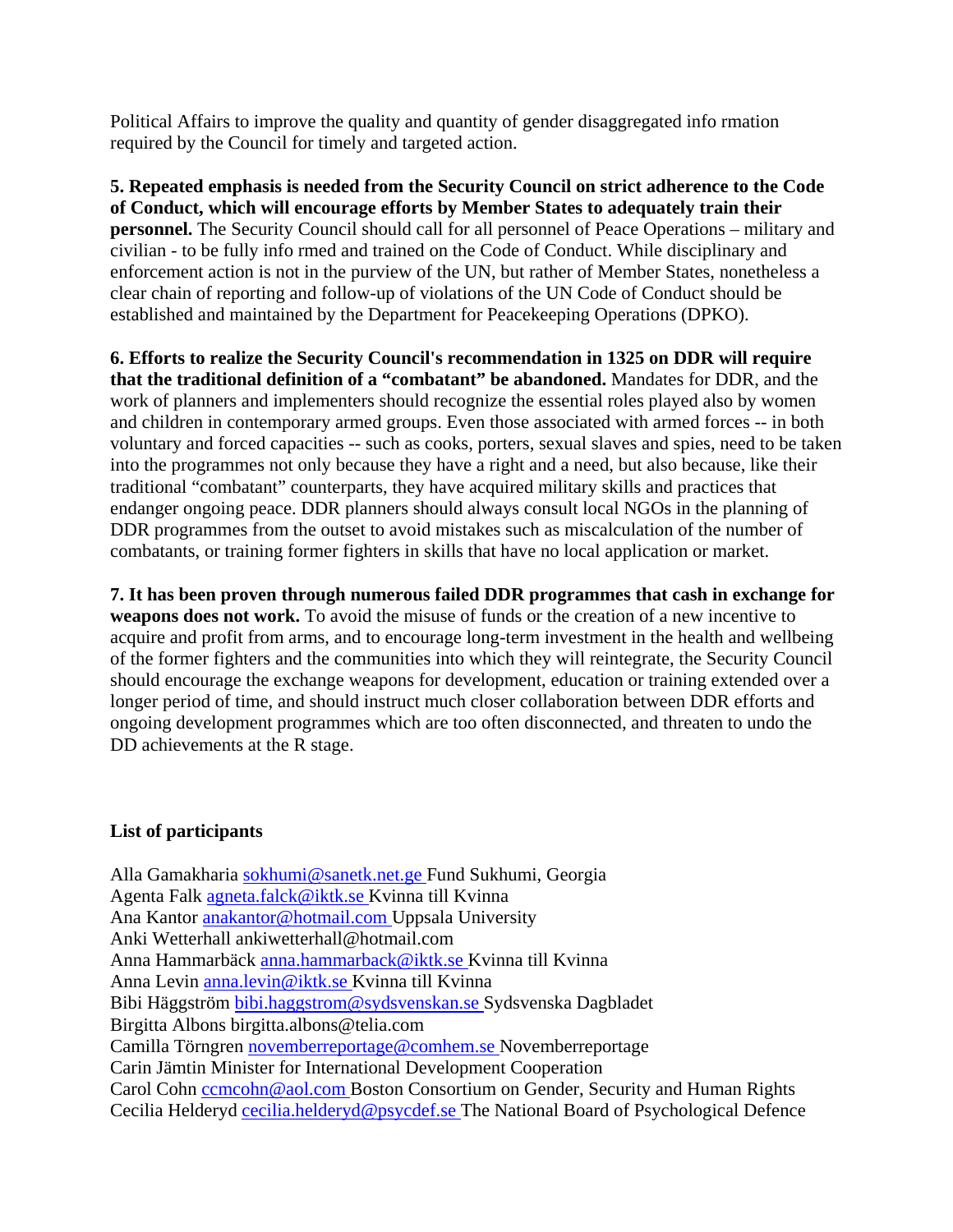Charlotta Ahlmark [lottaahlmark@hotmail.com](mailto:lottaahlmark@hotmail.com) Uppsala University Charlotta Åsell [sovgotta@hotmail.com Uppsala University](mailto:sovgotta@hotmail.com) Cora Weiss [cweiss@igc.org](mailto:cweiss@igc.org) Hague Appeal for Peace David Friberg david.friberg@telia.com Dubrovka Kavacevic [uz\\_most@yahoo.com](mailto:uz_most@yahoo.com) Most, Bosnien-Hercegovina Elise Carlson [ecarlson333@yahoo.com](mailto:ecarlson333@yahoo.com) Uppsala University Emma Frankl [emma.frankl@telia.com C](mailto:emma.frankl@telia.com)ollegium for Development Studies Eva Ekelund [eva.ekelund@svenskakyrkan.se C](mailto:eva.ekelund@svenskakyrkan.se)hurch of Sweden Eva Nauckhoff [eva.nauckhoff@sida.se S](mailto:eva.nauckhoff@sida.se)IDA Felicity Hill [flick@igc.org W](mailto:flick@igc.org)ILPF/ UNIFEM Fran Protti-Alvarez [franprotti@yahoo.com U](mailto:franprotti@yahoo.com)ppsala University Frida Blom [frida.blom@svenskafreds.se](mailto:frida.blom@svenskafreds.se) The Swedish Peace and Arbitration Society Gerd Johnsson Latham [gerd.johnsson-latham@foreign.ministry.se M](mailto:gerd.johnsson-latham@foreign.ministry.se)inistry of Foreign Affairs Gloria Avilés [gloria.aviles@kvinnoforum.se](mailto:gloria.aviles@kvinnoforum.se) Kvinnoforum Gunilla de Vries Lindestam [gunilla.lindestam@kus.uu.se C](mailto:gunilla.lindestam@kus.uu.se)ollegium for Development Studies Helen Ellis andrewandhelen@dataphone.se Ingrid Karlsson [ingrid.karlsson@kus.uu.se](mailto:ingrid.karlsson@kus.uu.se) Collegium for Development Studies Kanchan Paser [paser@un.org U](mailto:paser@un.org)N Department of Political Affairs Katarina Hellström [katarina.hellstrom@iktk.se K](mailto:katarina.hellstrom@iktk.se)vinna till Kvinna Katarina Larsson Katarina.larsson@swipnet.se Kerstin Grebäck [kerstin.greback@iktk.se](mailto:kerstin.greback@iktk.se) Kvinna till Kvinna Kristina Hultman k.hultman@telia.com Lana Radionova Interpreter Lena Ag [lena.ag@justice.ministry.se](mailto:lena.ag@justice.ministry.se) Ministry of Justice Lena Larsson [lena.larsson@folkebernadotteacademy.se F](mailto:lena.larsson@folkebernadotteacademy.se)olke Bernadotte Academy Lena Sveneus [lena.svenaeus@telia.com K](mailto:lena.svenaeus@telia.com)vinna till Kvinna Lena Wallquist [lena.wallquist@iktk.se](mailto:lena.wallquist@iktk.se) Kvinna till Kvinna Lesley Abdela [lesley.abdela@shevolution.com P](mailto:lesley.abdela@shevolution.com)roject Parity Partnerships for Peace Lina Edmark [lina.edmark@pcr.uu.se Uppsala University](mailto:lina.edmark@pcr.uu.se) Linnea Ahlander [linnea.ahlander@frolunda.goteborg.se F](mailto:linnea.ahlander@frolunda.goteborg.se)rölunda Kulturhus Lisbeth Beland Mehra Aroniusvägen 23 168 50 Bromma Liv Fjellander [liv.fjellander@iktk.se K](mailto:liv.fjellander@iktk.se)vinna till Kvinna Lois Cheechee Bruthus [loisbruthus@yahoo.com](mailto:loisbruthus@yahoo.com) Organisation for Children and Adolescent Mothers, Liberia Madeleine Lundberg [madeleine.lundberg@redcross.se](mailto:madeleine.lundberg@redcross.se) Swedish Red Cross Maja Åberg [maja.aberg@amnesty.se A](mailto:maja.aberg@amnesty.se)mnesty International Mari Holmbue Ruge [ikff@online.no k](mailto:ikff@online.no)vinnenettverket FOKUS Mari Lindgren [mari.lindgren@iktk.se K](mailto:mari.lindgren@iktk.se)vinna till Kvinna Maria Bergqvist [maria.bergqvist@iktk.se K](mailto:maria.bergqvist@iktk.se)vinna till Kvinna Maria Engvall [info@humanrights.se](mailto:info@humanrights.se) The Swedish NGO foundation for Human Rights Marja-Lena Magnusson [marja-leena@peace.aland.fi](mailto:marja-leena@peace.aland.fi) The Åland Islands Peace Institute Maud Edgren-Schori [maud.edgren.schori@socarb.su.se S](mailto:maud.edgren.schori@socarb.su.se)tockholm University May Kaileh [maykaileh@yahoo.co J](mailto:maykaileh@yahoo.co)erusalem Center for Women, Israel/Palestine Molly Malekar [molly@batshalom.org B](mailto:molly@batshalom.org)at Shalom, Israel Osnat Lubrani [osnat.lubrani@undp.org](mailto:osnat.lubrani@undp.org) UNIFEM Petra Tötterman Andorff [totterman@hotmail.com WILPF](mailto:totterman@hotmail.com) Rada Boric [boric@mappi.helsinki.fi](mailto:boric@mappi.helsinki.fi) Women's Studies Zagreb